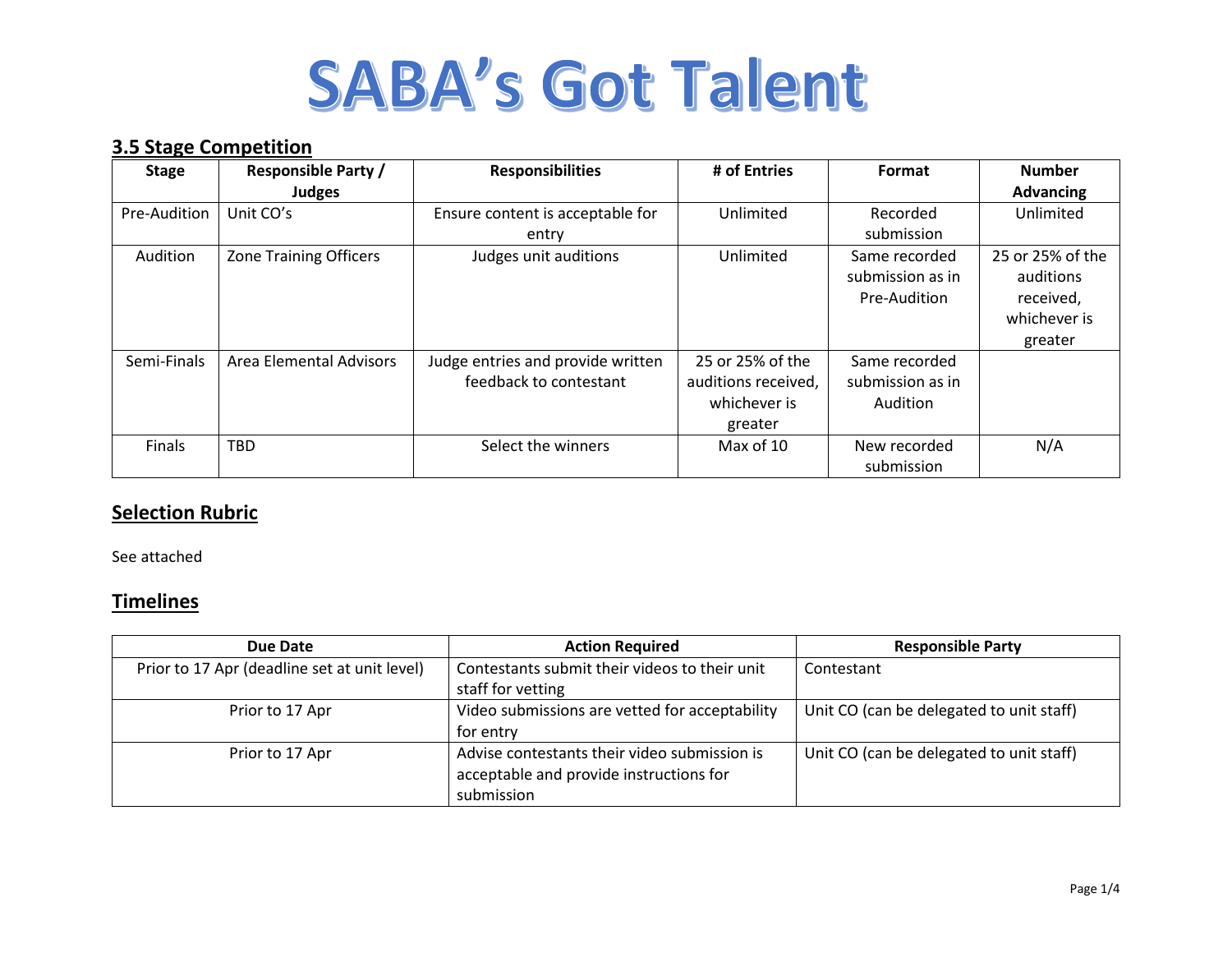| <b>Due Date</b> | <b>Action Required</b>                         | <b>Responsible Party</b>            |  |
|-----------------|------------------------------------------------|-------------------------------------|--|
| 17 Apr          | All unit approved contestant videos must be    | Contestant                          |  |
|                 | submitted (deadline at 2359hrs)                |                                     |  |
| 1 May           | All videos are to be reviewed and ranked,      | <b>SABA Zone Training Officers</b>  |  |
|                 | indicating which contestants are advancing to  |                                     |  |
|                 | Semi-Finals                                    |                                     |  |
| <b>Due Date</b> | <b>Action Required</b>                         | <b>Responsible Party</b>            |  |
| 2 May           | Semi-Finalists will be announced               | <b>SABA's Got Talent Committee</b>  |  |
| 15 May          | All videos are to be reviewed and ranked,      | <b>SABA Area Elemental Advisors</b> |  |
|                 | indicating which contestants are advancing to  |                                     |  |
|                 | Semi-Finals, and provide comments on the       |                                     |  |
|                 | video                                          |                                     |  |
| 16 May          | Finalists will be announced and provided       | <b>SABA's Got Talent Committee</b>  |  |
|                 | commentary and instructions for final video    |                                     |  |
|                 | submission.                                    |                                     |  |
| Prior to 22 May | Prepare final video submission                 | <b>Finalist Contestants</b>         |  |
| 22 May          | Submit final video submission                  | <b>Finalists Contestants</b>        |  |
| 23 May          | Video submissions are vetted for acceptability | <b>SABA's Got Talent Committee</b>  |  |
|                 | for entry                                      |                                     |  |
| 29 May          | All videos are to be reviewed and ranked,      | <b>Finalist Judging Panel</b>       |  |
|                 | indicating which contestants are winners       |                                     |  |
| 30 May          | Winners will be announced                      | <b>SABA's Got Talent Committee</b>  |  |
| 15 Jun          | Prizes will be distributed                     | <b>SABA's Got Talent Committee</b>  |  |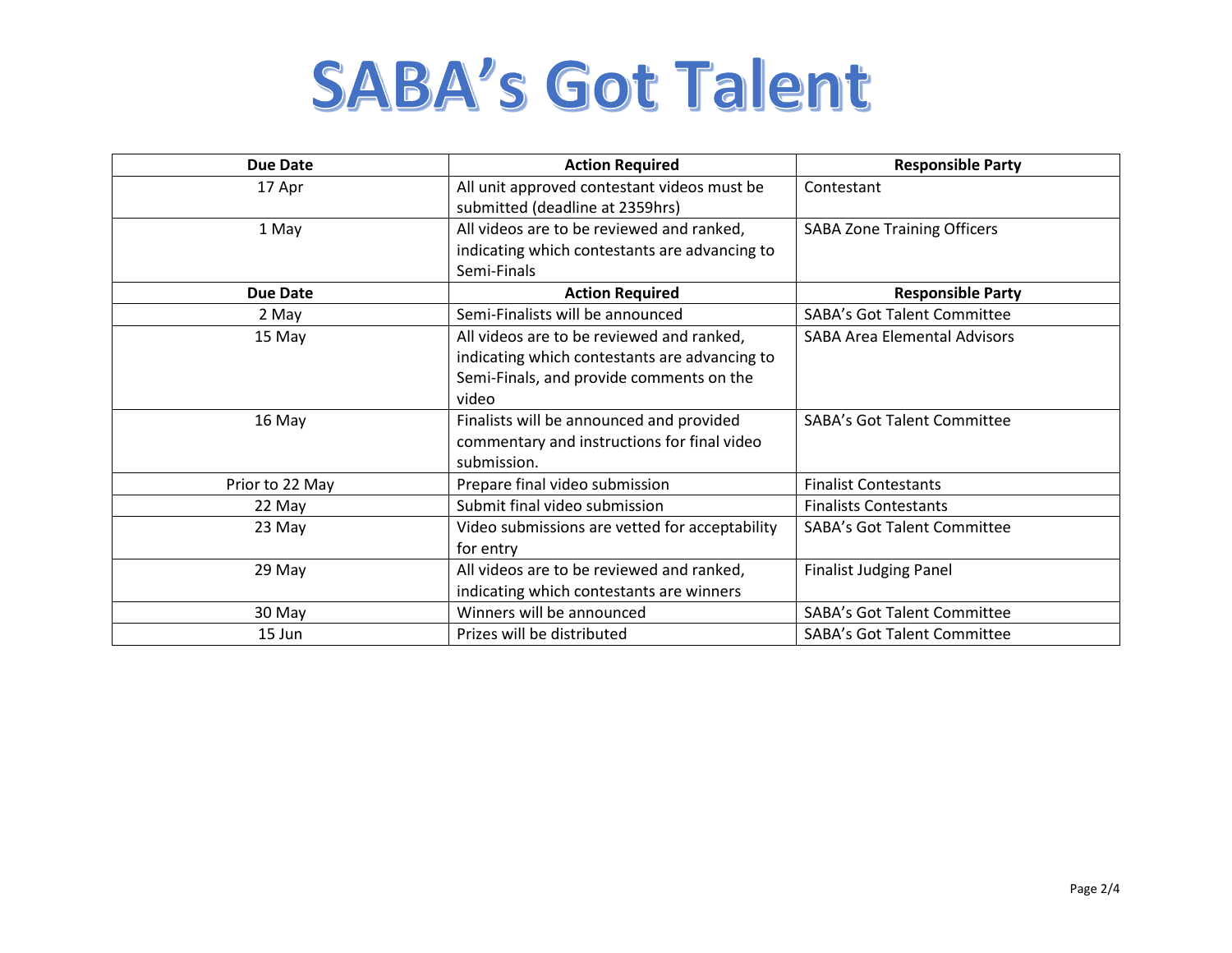### **Entry Fee**

\$10 / contestant WILL BE PAID BY SPONSOR

**Notable by Unit** by ONE cheque payable to: "52 Air Cadet Squadron". Cheques must be received NLT 1 May or entries will be removed from considera

Cheques to be mailed 52 RCACS PO Box 42100 RPO Southland Calgary AB T2J 7A6

#### **Prizes**

Cash prizes to be determined by the amount of participants.

### **Rules of Entry:**

#### **General**

- o Registration form must accompany all submissions;
- o Must be a cadet;
- $\circ$  Must not age out before the official end of the competition (must not turn 19 on or before 30 May);
- o Must adhere to all public health measures in making the video;
- o Must be solo-performances;
- o No uniforms can be worn during the performance;
- $\circ$  Appropriate clothing to be worn, inappropriate clothing could result in a disqualification at the audition stage;
- $\circ$  Start of all videos must be the cadets introducing themselves, full rank, name and unit;
- $\circ$  Talent must be of a performance art (singing, dancing, comedy, acting, etc...);
- o Unit staff (CO or delegate) must view video before submission;
- o No vulgarity or inappropriate conduct, must meet the cadet code of conduct.